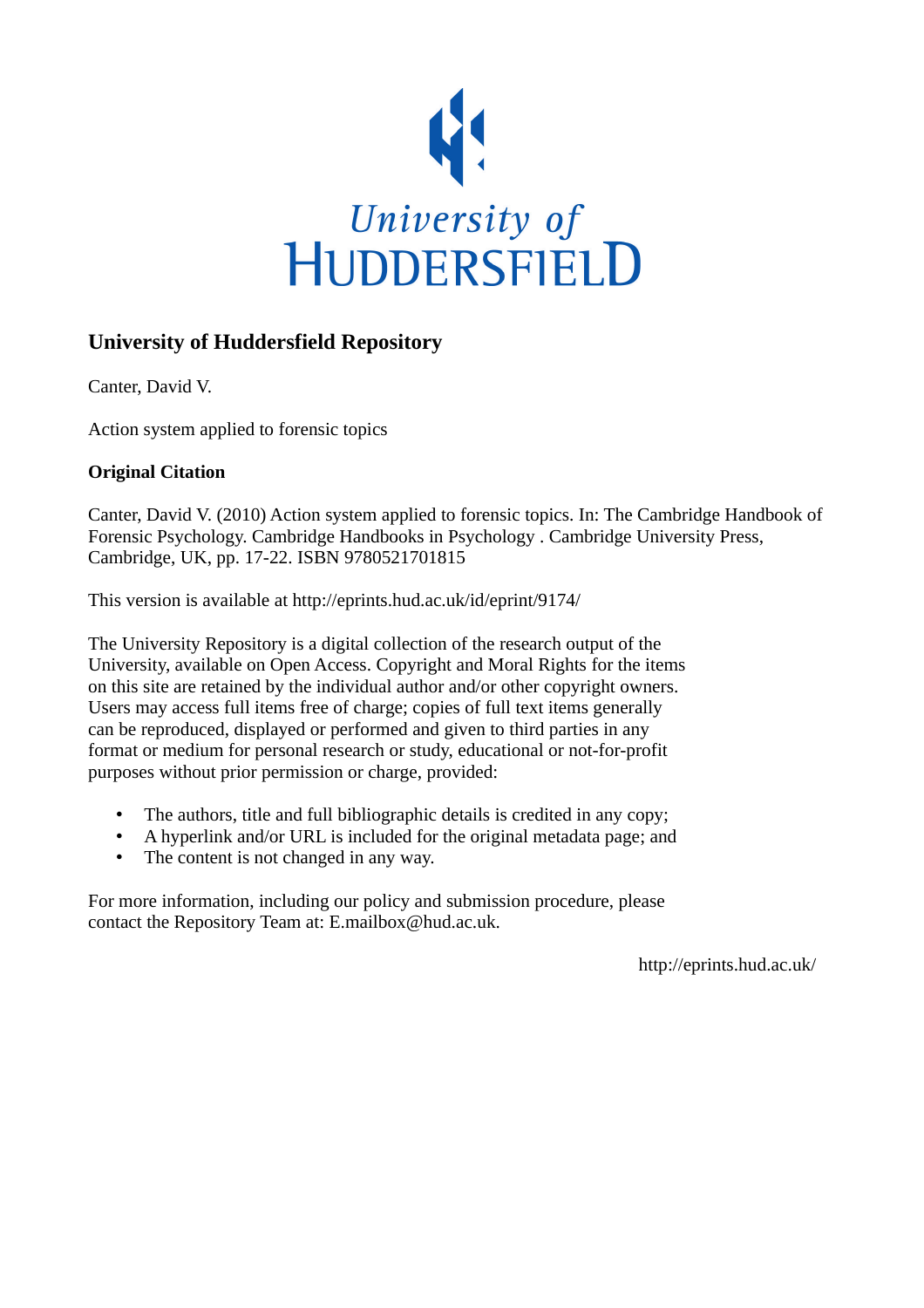#### THE 'RADEX' – See ACTION SYSTEM APPLIED TO FORENSIC TOPICS

#### ACTION SYSTEM APPLIED TO FORENSIC TOPICS

**B**<sub>v</sub>

Professor David Canter

See also Multi-dimensional scaling, social psychological concepts applied to forensic psychology

Definition and theory development

In the search for a conceptual framework that underlies variations in criminal activity a model derived from Parson's (cf. Parsons and Shills, 1951) exploration of sociopsychological systems is proving productive. Their work is This has its rooteds in cybernetics and the related attempts to model social and psychological processes as systems of interactions. Parson's werework was much criticised for the its abstruseness of the model and difficulties in operationalising itsthe central concepts but Shye (1985) developed a robust, and relatively straightforward conceptualisation of bBehavioural aActions systems that was directly open to empirical test.

Shye took Parson's starting point was that all living systems are essentially  $\pm$ a) 'open' in that they must interact with their surroundings in order to survive; b) organised in that they contain distinct entities that can be distinguished from each other, but that contain a recognisable relationship to each other, i.e. are 'structured'; and c) have some stability in these components and their relationships over time. Any system containing these properties is regarded as an 'action system'.

Shye argues that the definition of an action system implies that any events in which the  $\frac{1}{2}$  living system  $\frac{1}{2}$  is engaged will have a source for its emergence and a location of the manifestation of that event. Furthermore the source may be within the system or external to it, as may be its manifestation. This gives rise to four possible forms of event:-

 a) Those that emerge inside the system and are actualised outside – known as the expressive mode, which often reflect individualistic 'personality' aspects of the system, **Comment [JB1]:** Not quite sure what you mean here..Is this meant to indicate another entry on the RADEX or do you wish to reflect in the title of your essay? This was just a suggestion to you that you include this entry so that people looking for Radex would be sent to Action System where it is indeed discussed. But perhaps there ought to be some reference in the MDS section to the radex as well

Comment [JB2]: This tends to be the patter of other entries-providing some of the originating background and spelling outhow concept is defined I was keen to make clear that this is an emerging set of ideas not some firmly established theory/set of concepts that might benefit from the definition, development format.

Comment [JB3]: and Shills?? Not really the publication I have cited is the most accessible one but the general challenges are to the work of Talcott Parsons.

Comment [JB4]: What is the it refer to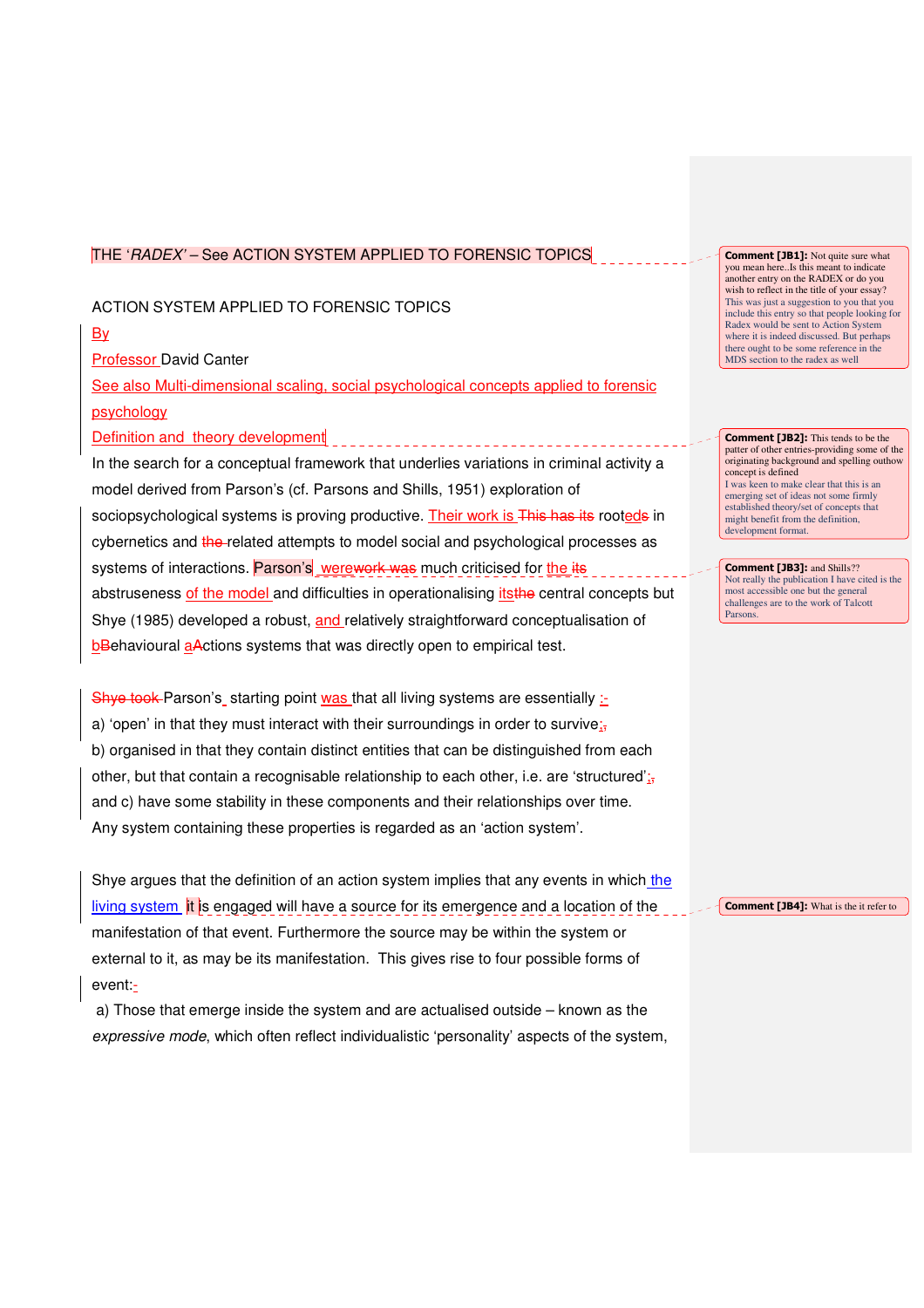b) emerging outside and manifested outside – adaptive mode, which typically focus on shaping physical aspects of the environment,

c) emerging within and actualised within the system – *integrative mode*, relating to intrapersonal processes, and

d) emerging outside and manifested inside the system - conservative mode, having cultural significance.

Canter and his colleagues (e.g.cf. Fritzon et al 2001) have demonstrated the utility of such an approach when applied to criminal behavior. They have further developed the action system model-further by linking it to dominant theories in the explanation and differentiation of arsonerim. They have shown its power in combining a number of different theoretical perspectives. For example, the distinction between crime as having some instrumental purpose as opposed to being 'expressive' (i.e.of significance in its own right), often referred to as 'expressive', is apparent in the division on the one hand between conservative and adaptive actions, which are instrumental in the sense of being reactions to processes external to the individual, and on the other between integrative and expressive modes, which are both initiated within the person and thus fundamentally expressive in the sense of coming from the person to act on the environment.

However, those theories of crime that distinguish between personal and social mechanisms relate to sit on the action system in a way that is different to the expressive/instrumental division. The social theories relate more readily to integrative and conservative modes of actions. Whereas the more individually oriented theories of criminality are more in accord with the expressive and adaptive modes.

The relationship to broad theories of crime therefore redefines the modes of action in a criminal context such that the integrative mode has strong social, but expressive components. This talks to implies would relate to that interactions between the target of the crime and the criminal in ways that imply will have personal significance or intimacy. By contrast the adaptive mode is a personal but instrumental activity in which the

Comment [JB5]: Not sure what you mean by this..relate to/explicated by??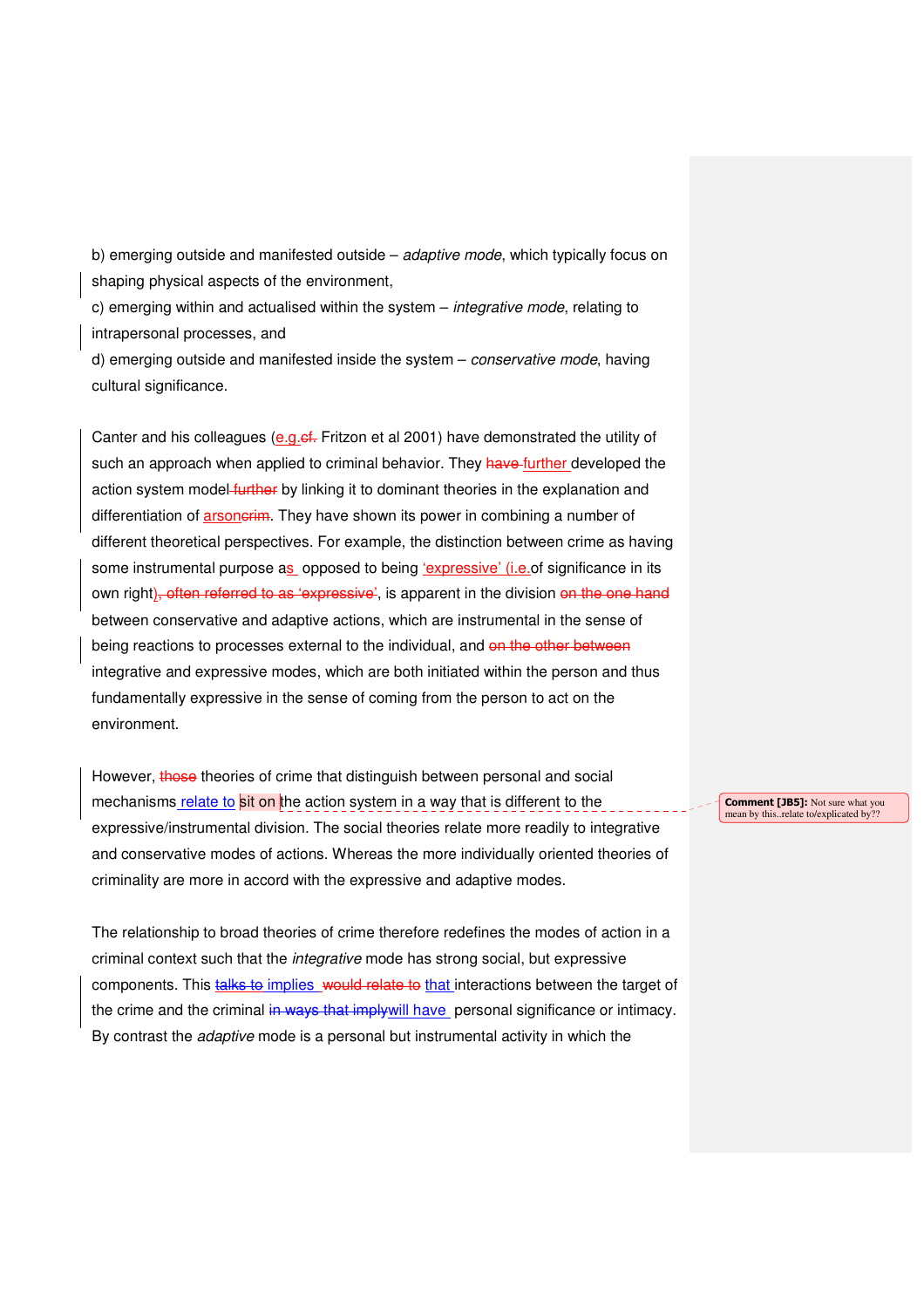individual is seeking direct gain. The conservative mode within a criminal context reflects social processes that are instrumental in nature, most commonly the control of others as dominant objective. The

expressive mode is personal and acting out in a way that is often referred to using the terminology of being 'expressive'. Overt hostility against others would be a typical manifestation of this mode.

The action system model goes further than just being the identification of four modes of action. The basic definitions of the modes give rise to conceptual *inter* relationships between that can be represented as regions of a notional space, (Figure 1) which forms a set of hypotheses open to empirical test. Such testing is possible by identifying items that would correspond to each of the aspects of the mode and then representing their inter-correlations across an appropriate sample of occurrences by means of some form of multi-dimensional scaling. as illustrated in the main aspects of arson in Figure 1. Figure 1. The schematic representation of the relationships between the modes of an action system and themes in arson and terrorism derived from empirical study.



**Comment [JB6]:** Is their an original source for this or have you adapted from a source or constructed for this essay. If sourced we will have to get copyright permission to reproduce This is a construction adapted from Fritzon et al 2001. Nothing that looks like this exists in that paper so there is no copyright issue.

Figure 1. The schematic representation of the relationships between the modes of an action system and themes in arson and terrorism derived from empirical study.

This figures indicates that the integrative mode is hypothesized to contrast with the adaptive and the expressive with the conservative, so that in any study there would be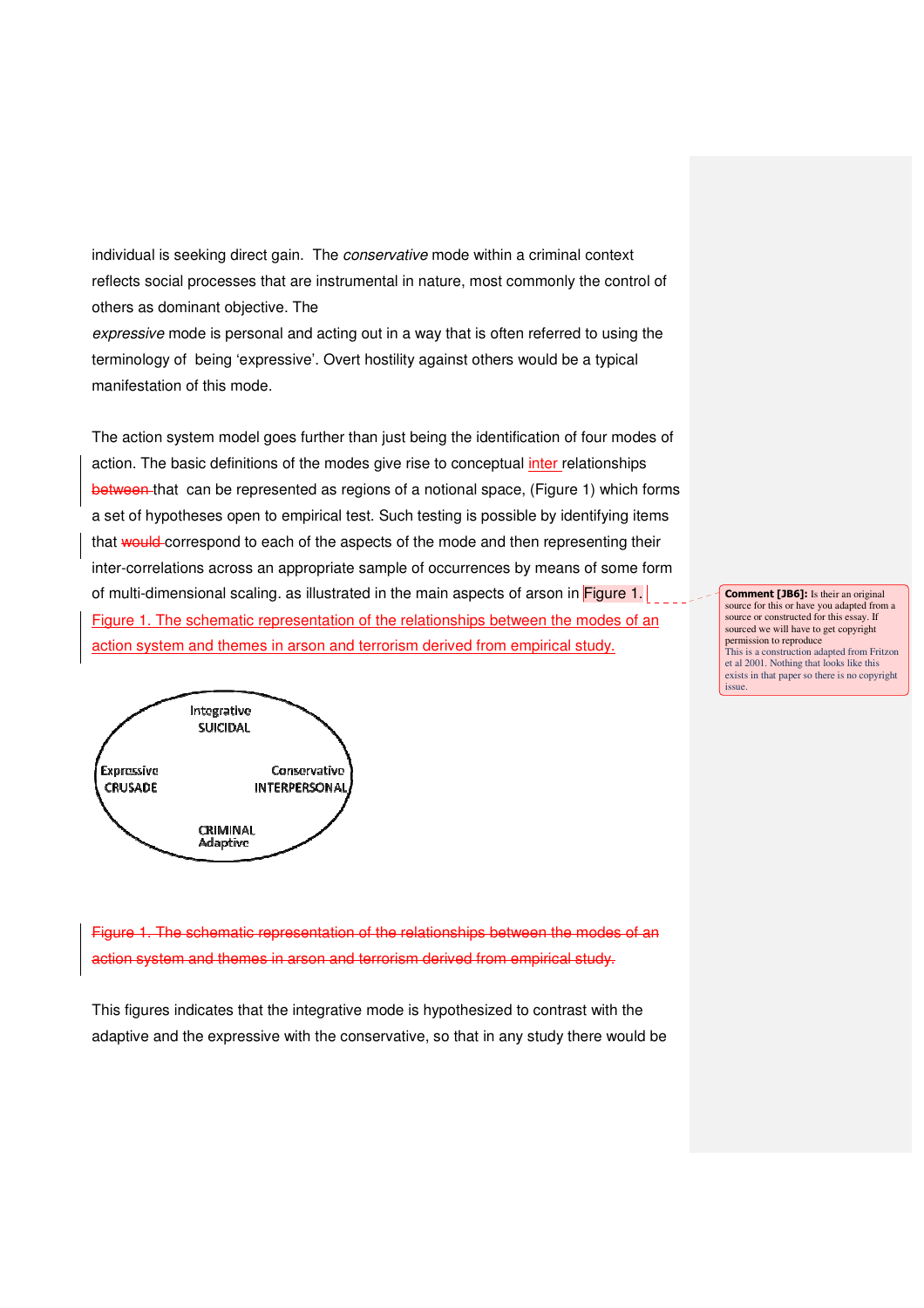higher correlations between any variables reflecting adjacent modes than modes that are opposite each other.  $F_{+}$  further, expressive and conservative can be thought of as products of the adaptive and integrative modes so that the latter two would tend to be more highly correlated that the former two, which is why the model is represented as an ellipse rather than a circle.

#### Further applications of the framework

In the context of criminal behavior, tests of this model have been carried out, building on the approach first developed by Canter and Heritage (1990). This consists of generating content dictionaries of the actions that can occur across a sample of crimes, then measuring the proportion of times over which every actions co-occurs with every other action. The patterns of co-occurrences are then represented as adjacencies in a Cartesian space such that each action is a point in the space and the more frequently any two actions occur the closer together they will tend to be in the space. In figure 1, a set of actions found in arson have been analysed and summarized. Some of these can be seen to cover attacks on buildings of significance and so have been given the label crusade. Others reflect self-destructive actions in which a suicide note has been left. A third group reflects attacks against a known individual, with the fourth being arson in which some other criminal activity, such as burglary is present.

The strength of this model is revealed in the opportunity it provides for hypothesizing characteristics of the offender that may be inferred from the dominant mode the arson indicates. This provides a scientific basis for elaborating the 'profiling equation' central to an investigative psychology approach to evidence-based models for deriving offender characteristics from crime scene information. So that, for example, in the case of arson it has been demonstrated that those who exhibit a strongly adaptive mode may well have a recognizable criminal background, but those whose mode is integrative are more likely to have a known history of mental illness (as demonstrated by Canter and Fritzon, 1998).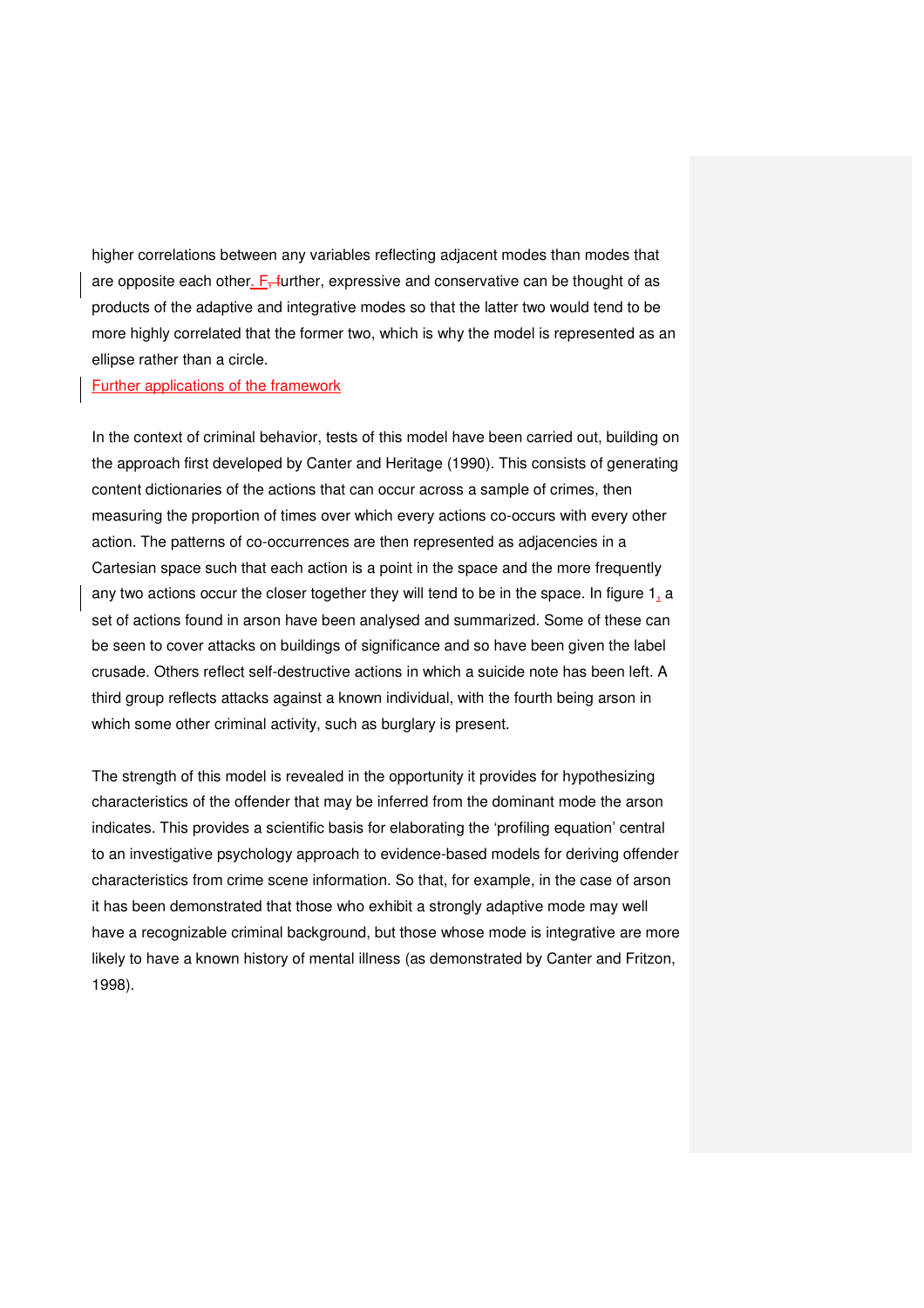Inevitably with such an ambitious and novel approach to modeling criminal behaviour there are still many aspects that require clarification, refinement and much more empirical test and development. Of particular significance is the need to integrate this model with the commonly found 'radex' of criminal actions reported in many studies since first being reported by Canter and Heritage (1990).

The 'radex' model recognizes that any action system will have a core of activities that characterize it. All the modes of which that action system can partake, will share some common features. In arson, for example, this will be the act of setting fire to objects, but is also likely to include multiples points of ignition and often distinct and recognizable targets. It would be predicted that thesesuch aspects of actions would be common across many different forms of arson. It would thus also be hypothesized that such behaviours would tend to be central to any empirical representation of the cooccurrence of actions. This centrality of the conceptually core aspects of any crime type has been reported repeatedly in many empirical studies. For example, Canter et al (2003) demonstrate that the forcing of a variety of sexual activity not only defines behaviours as rape but also has a central role in understanding the variety of rapes. Another example is stalking for which Canter and Ioannou (2004) show that phoning following and threatening are the core action which they argue are typically also the early stages of this criminal process. In addition it has been shown that moving out from the central core of the actions are increasingly distinctive aspects of the various modes. In the case of arson this is a movement from the general involvement in fire setting to actions that are more clearly focused on the target of the arson, as shown in Figure 2. The frequency with which this structure has been found has led some to mistakenly think that it is an artifact of the analysis procedure, but various studies have demonstrated this is not the case.

Figure 2. The radiating structure from the generic core to specific modes that is found in most forms of crimes, here illustrated for arson.

Comment [JB7]: Can you provide a couple of exemplar studies

Comment [JB8]: Same point as for figure one

Alhough this relates to the same paper as does Figure 1, there is nothing in that paper that deals with this point. [ Jennifer, I've tried to get Kate to take notice of this point for ages but she deos not seem to understand it! So she never deals with it in any papers…]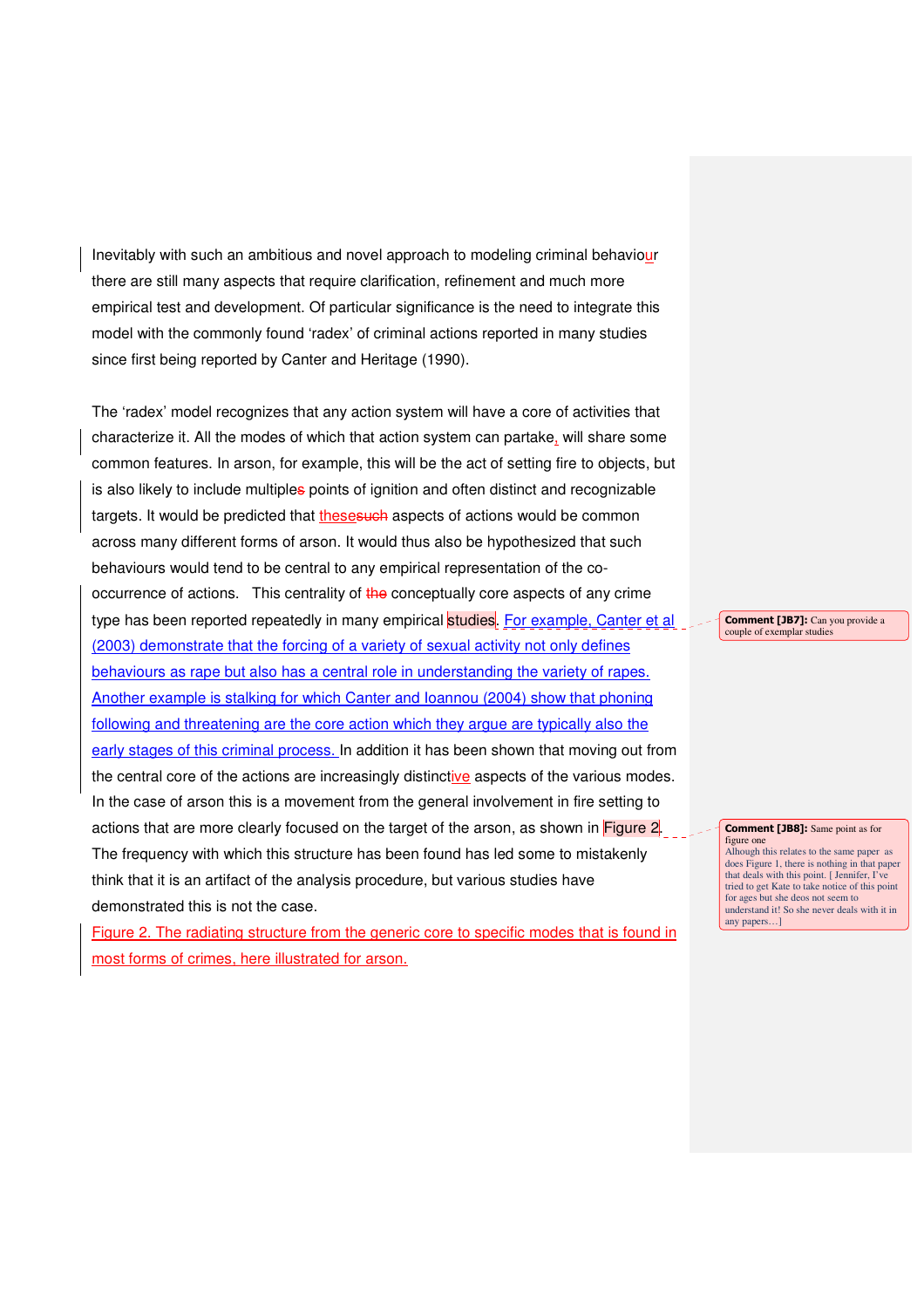

radiating structure from the generic core to specific modes that is found in crimes, here illustrated for arson.

The combination of the radiating structure with the differentiation of the actions provides a general framework, known as a 'radex' (cf. Guttman, 1954). The 'radex' is structural model that is independent of content. It has been found to be applicable inter alia to intelligence, attitudes and quality of life, as well as crimes as varied as burglary and child abuse. Ongoing research is developing the understanding of how the four-way action system model relates to the radex structure, thereby providing a basis for considering the content of variations in criminal actions as well as the structural relationships between those contents.

The potential for such a combination of the radex and action system models can be seen from the consideration of the major model of sex offending demonstrated by Canter et al (2003). They present four themes that distinguish sex offences, revealed from their examination of 112 rapes; hostility which involves verbal and physical violonce, involvement in which some form of pseudo-intimacy occurs, control which involves threats, binding and gagging and theft in which property is stolen from the rape victim. These can be identified quite directly as expressive, integrative, conservative and adaptive modes of action, respectively. They multidimensional analysis also demonstrates the predicted spatial relationship between each of these four modes, with control opposite hostility and involvement opposite theft. This connection between the

Comment [JB9]: Do you have a source e.g This is an important central theme of the textbook I am writing with Donna, but I was reluctant to put in an (in preparation ) citation. But if you wish you could reference Canter and Youngs (2009). I will put the full reference in the list belo $\sqrt{... [1]}$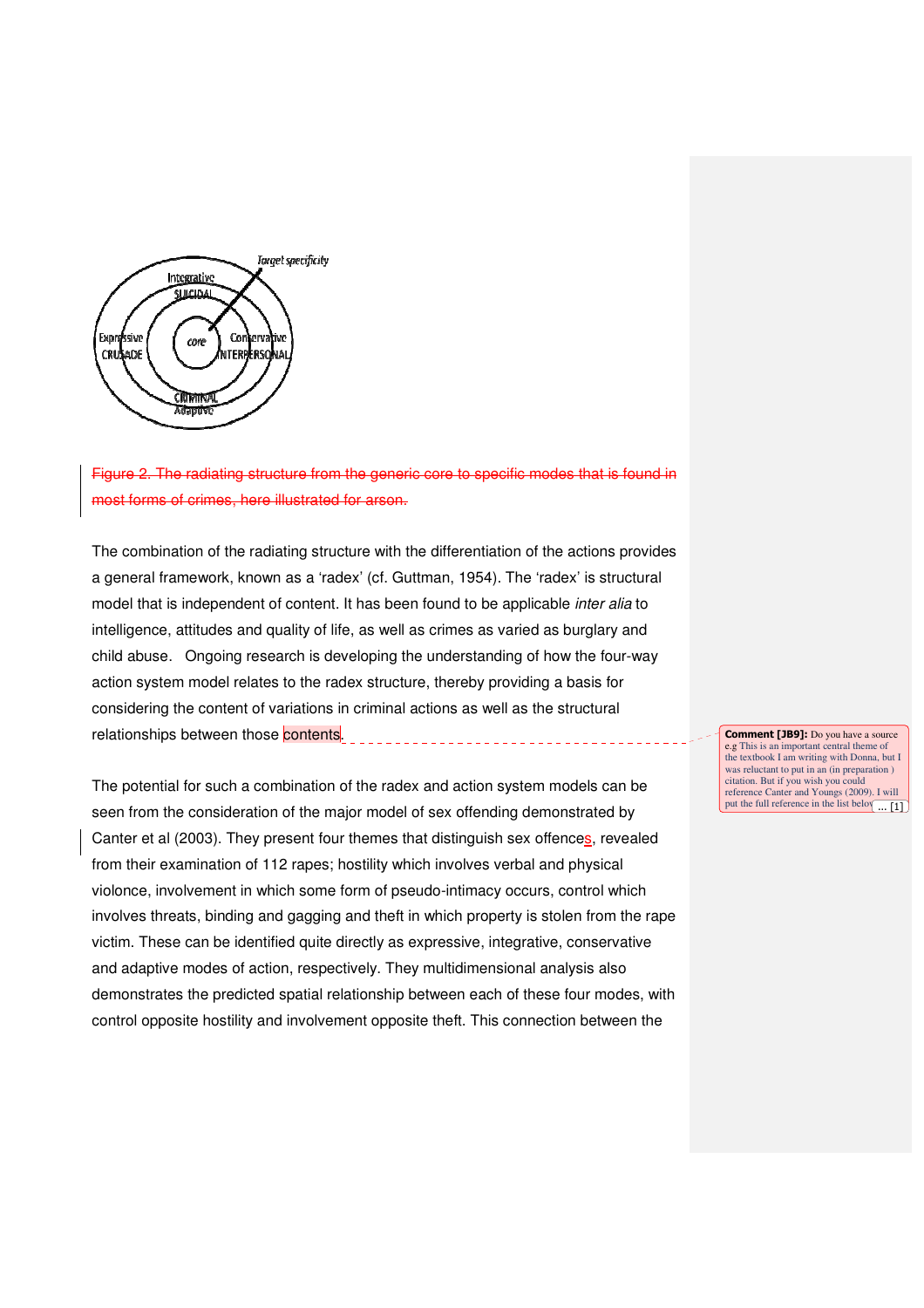radex and the action system models will doubtless emerge further in other data sets and types of crimes as the whole approach develops.

### **Conclusion**

However, the challenge, as with any system based on content analysis is to develop definitions of the components that are clear and as objective as possible. There is always a risk that the broad headings of these systems are interpreted rather loosely to cover any mixture of variables that happen to be available. As examples accumulate there will be the necessary debates over exactly which operational procedures do indeed reflect the underlying processes that the models hypothesise.

Canter, D. (2000) Offender Profiling and Criminal Differentiation. Legal and Legal and Criminological Psychology, 5, 23-46.

Canter, D, Bennell,C., Alisin,L.J. and Reddy, S,(2003) Differentiating sex offences: A behaviourally based thematic classification of stranger rapes. Behavioural Sciences and the Law, 21, 157-174

Canter, D. and Fritzon, K. (1998) Differentiating Arsonists: A model of firesetting actions and characteristics. Legal and Criminological Psychology, 3, 73-96

Canter, D. and Heritage, R. (1990) A multivariate model of sexual offence behavior: Developments in Offender Profiling. Journal of Forensic Psychiatry 1 (2) , 185-212

Canter, D. V. and Ioannou M. (2004) A Multivariate Model Of Stalking Behaviours, Behaviormetrika Vol.31, No.2, , 1–18

Canter,D. and Youngs,D. (2009) Invesitagative Psychology: Offender profiling and the analysis of criminal action. Chichester: Wiley Formatted: Font: Italic

Fritzon, K., Canter, D., and Wilton, Z. (2001). The application of an action systems model to destructive behaviour: The examples of Arson and Terrorism. Behavioural Sciences and the Law**,** 19 (5-6) 657-690.

Formatted Table Formatted: Font: 12 pt Formatted: Indent: Left: -3.49 cm, First line: 3.49 cm Formatted: Font: 12 pt Formatted: Font: 12 pt

Formatted: Font: 12 pt Formatted: Font: Italic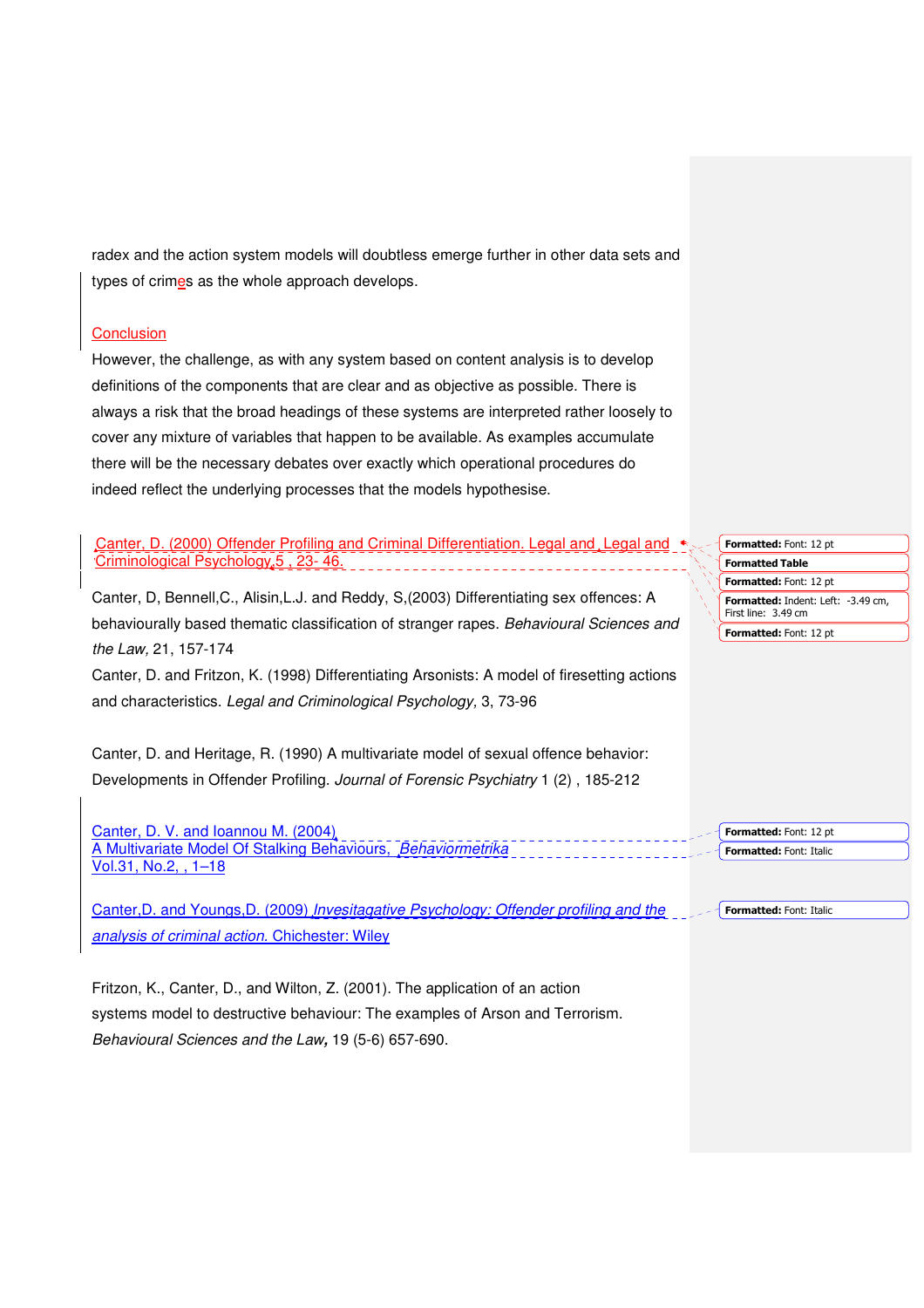Guttman, L. (1954) A new approach to factor analysis: The radex. In Lazarsfield, P.F. (ed) Mathematical Thinking in the Social Sciences, London: Free Press

Parsons,T., and Shils, E. A. (1951)(eds) Toward a General Theory of Action Cambridge: Harvard University Press

Shye, S. (1985) Nonmetric Multivariate Models for Behavioral Action Systems, in D.Canter (ed) Facet Theory: Approaches to Social Research New York: Springer-Verlag, 97-148